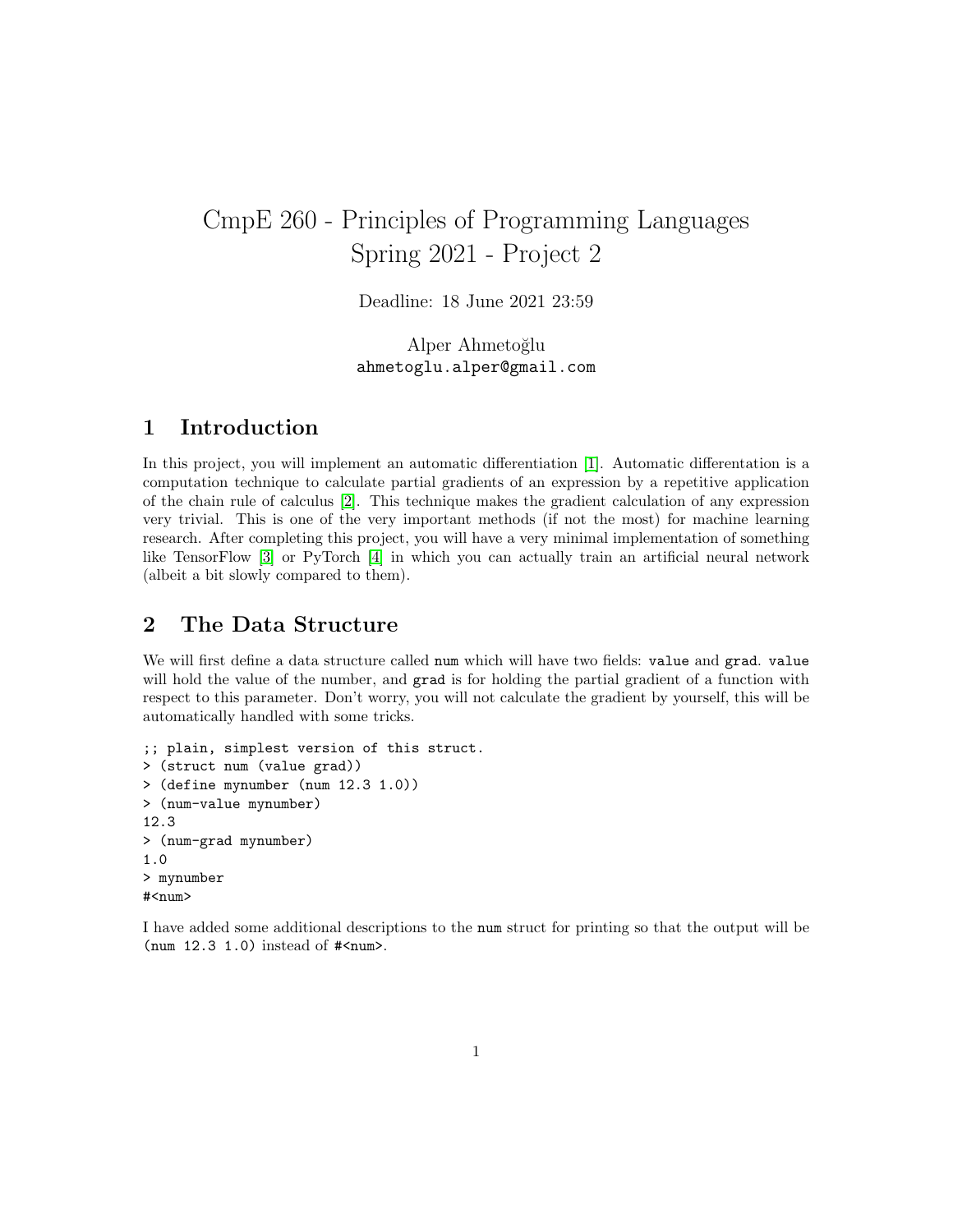## 3 Helpers

You will implement the following two procedures which you can think as a warm-up exercise.

## 3.1 (get-value  $num-list$ )

This procedure will return the values of numbers in num-list as a list. If num-list is a num, then the return result should be a number.

## Examples:

```
> (get-value '((num 3 1) (num 4 2) (num 0.0001 0.0)))
'(3 4 0.0001)
> (get-value (num 10 2))
10
```
## 3.2 (get-grad  $num-list$ )

This procedure will return the gradient field of numbers in num-list as a list. If num-list is a num, then the return result should be a number.

## Examples:

```
> (get-grad '((num 3 1) (num 4 2) (num 0.0001 0.0)))
'(1 2 0.0)
> (get-grad (num 10 2))
2
```
## 4 Operators

You will extend  $+$ ,  $-$ , and  $*$  operators so that they will also compute the gradients of their arguments. These operators will return a num struct. There will be normal return values of these operators in the value field of the number. In the grad field, there will be the derivative of the operator with respect to all of its arguments. So, given two numbers  $\langle v_1, g_1 \rangle, \langle v_2, g_2 \rangle$ , an operator f will return:

$$
\langle f(v_1, v_2), \frac{\partial f}{\partial v_1}(v_1, v_2) + \frac{\partial f}{\partial v_2}(v_1, v_2) \rangle \tag{1}
$$

Note that there may be more than two numbers for  $+$ ,  $-$ , and  $*$  (see the examples below). If you feel like you cannot do it for  $n$  terms, just implement it for two terms for partial credit.

## 4.1 (add  $num1$   $num2$  ...)

The derivative of add operator is the sum of gradients of its terms. This is rather easy, for the value, you will sum the values of numbers, and for the gradient, you will sum the gradients.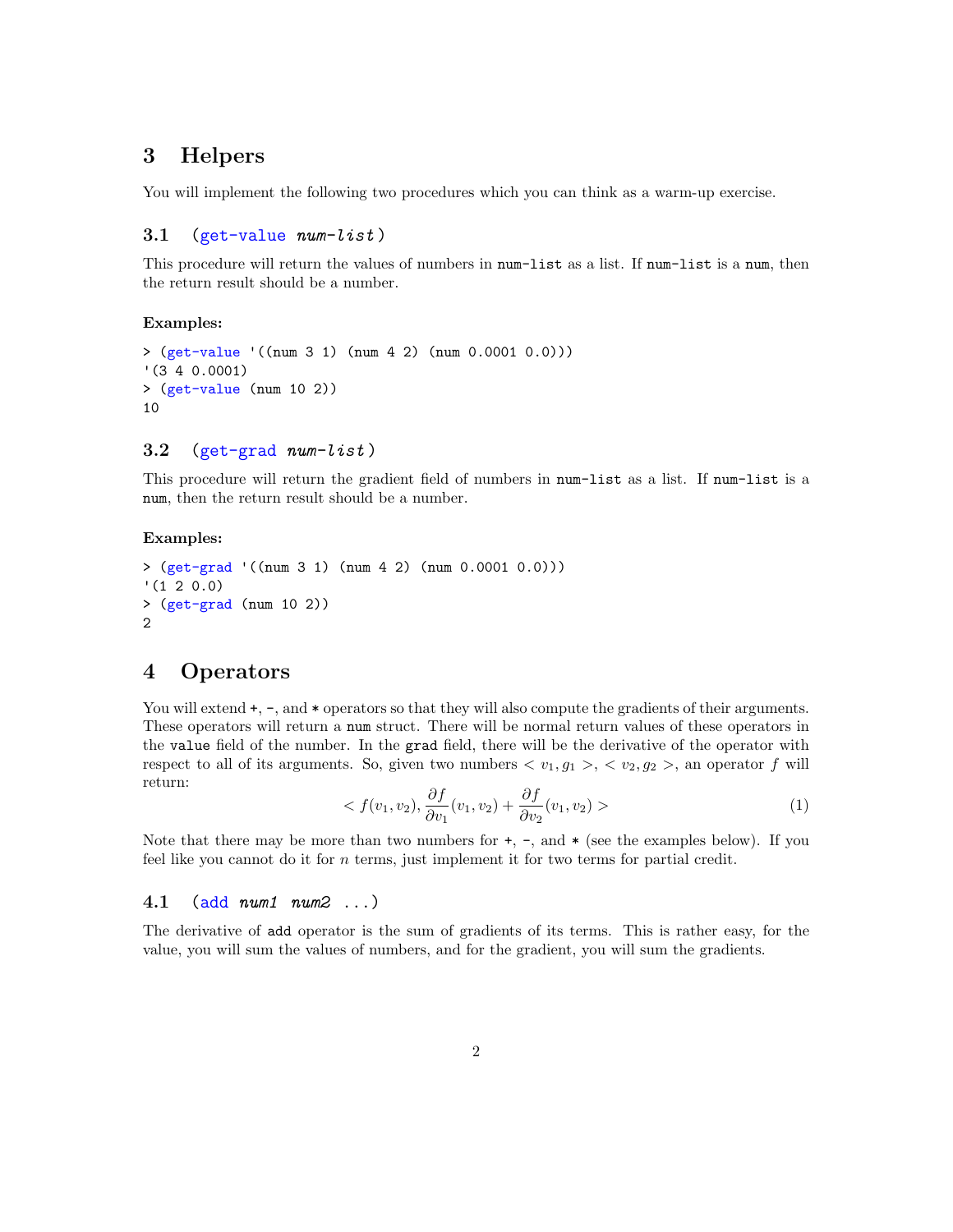Examples:

> (add (num 5 1) (num 2 0.2)) (num 7 1.2) > (add (num 5 1) (num 4 3) (num 6 2)) (num 15 6)

In these results, the first field is the value, and the second field is the gradient.

## 4.2 (mul num1 num2 ...)

For the value, you will multiply all the numbers' values. For the gradient, the derivative of mul operator is the sum of multiplication of each term's gradient with others' values. For example:

$$
mul(x, y, z, t) = xyzt
$$
\n<sup>(2)</sup>

$$
\sum_{arg} \frac{\partial mul}{\partial arg}(x, y, z, t) = x' yzt + xy'zt + xyz't + xyzt'
$$
\n(3)

Hint: you can implement this recursively for  $n$  arguments. Again, if you have a hard time, implement it for only two arguments for partial credit. That would be rather easy.

#### Examples:

```
> (mul (num 5 1) (num 2 1))
(num 10 7)
> (mul (num 5 1) (num 4 3) (num 6 2))
(num 120 154)
```
#### $4.3$  (sub num1 num2)

For the value, you will subtract  $num2$  from  $num1$ . For the gradient, the derivative of sub is the subtraction of *num2*'s gradients from *num1*'s gradients.

### Examples:

> (sub (num 5 1) (num 2 1)) (num 3 0)  $>$  (sub (num 5 0) (num 2 1))  $(num 3 -1)$ 

## 4.4 relu and mse

After you implement the primitive operations, you no longer need to implement the derivative for other stuff. You can basically calculate almost everything<sup>[1](#page-2-0)</sup> using  $+$  and  $*$ . I have implemented rectified linear unit (ReLU,  $f(x) = max(x, 0)$ ) and mean square error function (mse,  $f(x, y) =$  $(x-y)^2$  for you to use in the proceeding procedures.

<span id="page-2-0"></span><sup>1</sup>For example, you can implement Babylonian square-root with summation and division (we omitted the division here but you get the idea), or you can implement cosine using Taylor expansion, and so on.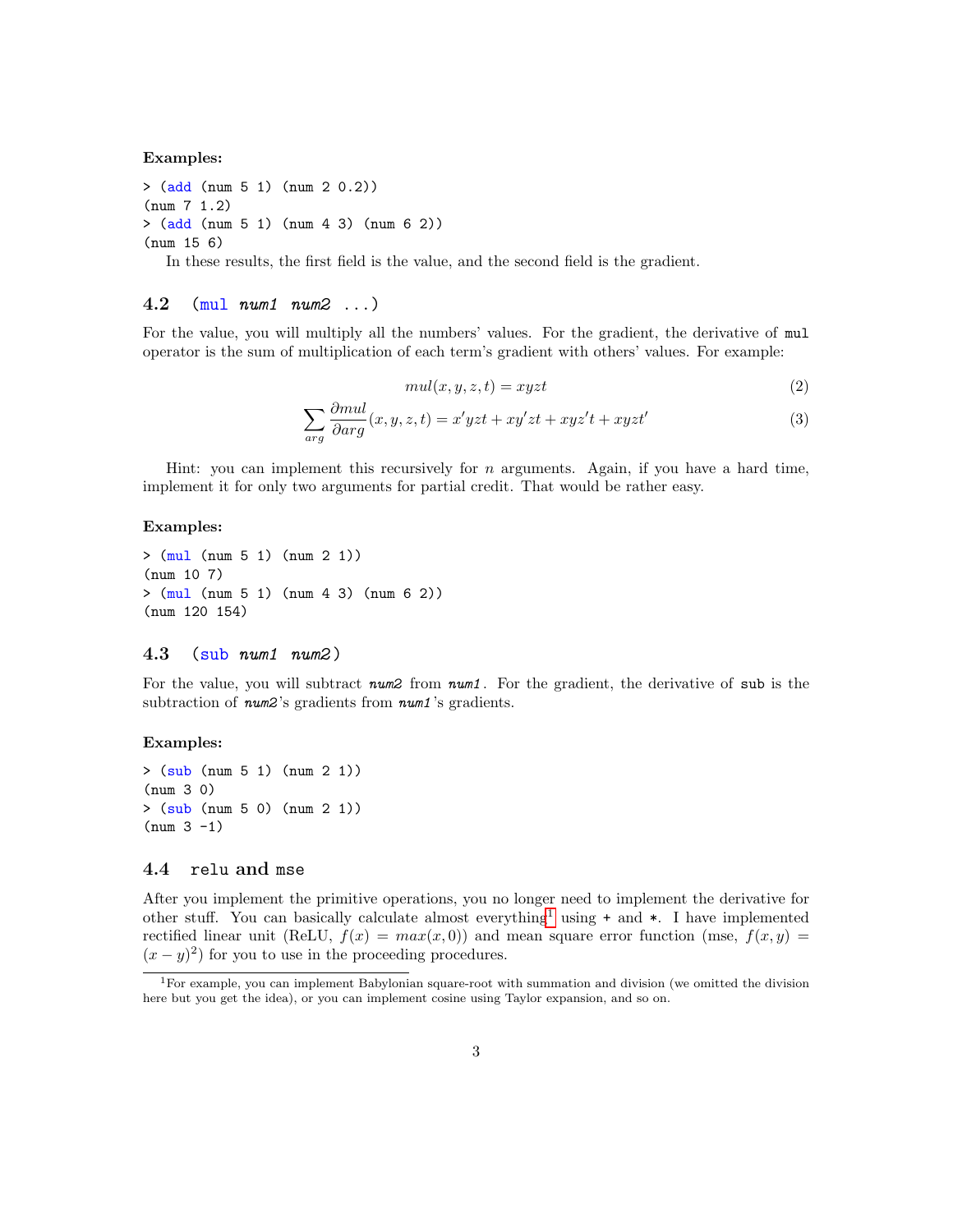```
(define relu (lambda (x) (if (>(num-value x) 0) x (num 0.0 0.0)))
(define mse (lambda (x \ y) (mul (sub x y) (sub x y))))
```
## 5 Higher-level procedures

In this part, you will implement some high-level helper functions that will help you parse the input and transform it to a valid expression, so that everything can be automated.

### 5.1 (create-hash names values var )

Given a list of symbols in names, respective values in values, and variable at interest in var, you will create a hash which contains numbers for each symbol with appropriate gradients. Here, initial gradients of each number will be 0 except for  $var$ , for which it will be 1.

#### Examples:

```
> (create-hash '(a b c d) '(1 3 3 7) 'b)
'#hash((a . (num 1 0.0)) (b . (num 3 1.0)) (c . (num 3 0.0)) (d . (num 7 0.0)))
> (create-hash '(a b c d) '(1 3 3 7) 'c)
'#hash((a . (num 1 0.0)) (b . (num 3 0.0)) (c . (num 3 1.0)) (d . (num 7 0.0)))
```
This way, we will keep track of variables that we want to take the gradient. Numbers will 0 gradient will be automatically treated as constants.

#### 5.2 (parse hash expr )

In this procedure, you will implement a simple parser which will translate the symbolic expression in expr into an appropriate expression by converting symbols in  $\epsilon x p r$  into their respective numbers in hash. For example, if we see x in expr, we will convert it into its number in hash. Operations in  $expr$  can be one of the following:  $+, *, -,$  mse, relu. Here, you have to convert  $*$  to mul, and so on. If you encounter a number in  $\exp r$ , you will construct the number with 0 gradient.

### Examples:

```
> (parse '#hash((x . (num 10 1.0)) (y . (num 20 0.0))) '(+ x y))
'(add (num 10 1.0) (num 20 0.0))
> (parse (create-hash '(x y) '(10 20) 'x) '(+ x y))
'(add (num 10 1.0) (num 20 0.0))
> (eval (parse '#hash((x . (num 10 1.0)) (y . (num 20 0.0))) '(+ x y)))
(num 30 1.0)
> (parse (create-hash '(x y) '(10 20) 'x) '(+ (* (+ x y) x) (+ y x 5)))
'(add
  (mul (add (num 10 1.0) (num 20 0.0)) (num 10 1.0))
  (add (num 20 0.0) (num 10 1.0) (num 5 0.0)))
```
Here is a pseudocode to ease your work: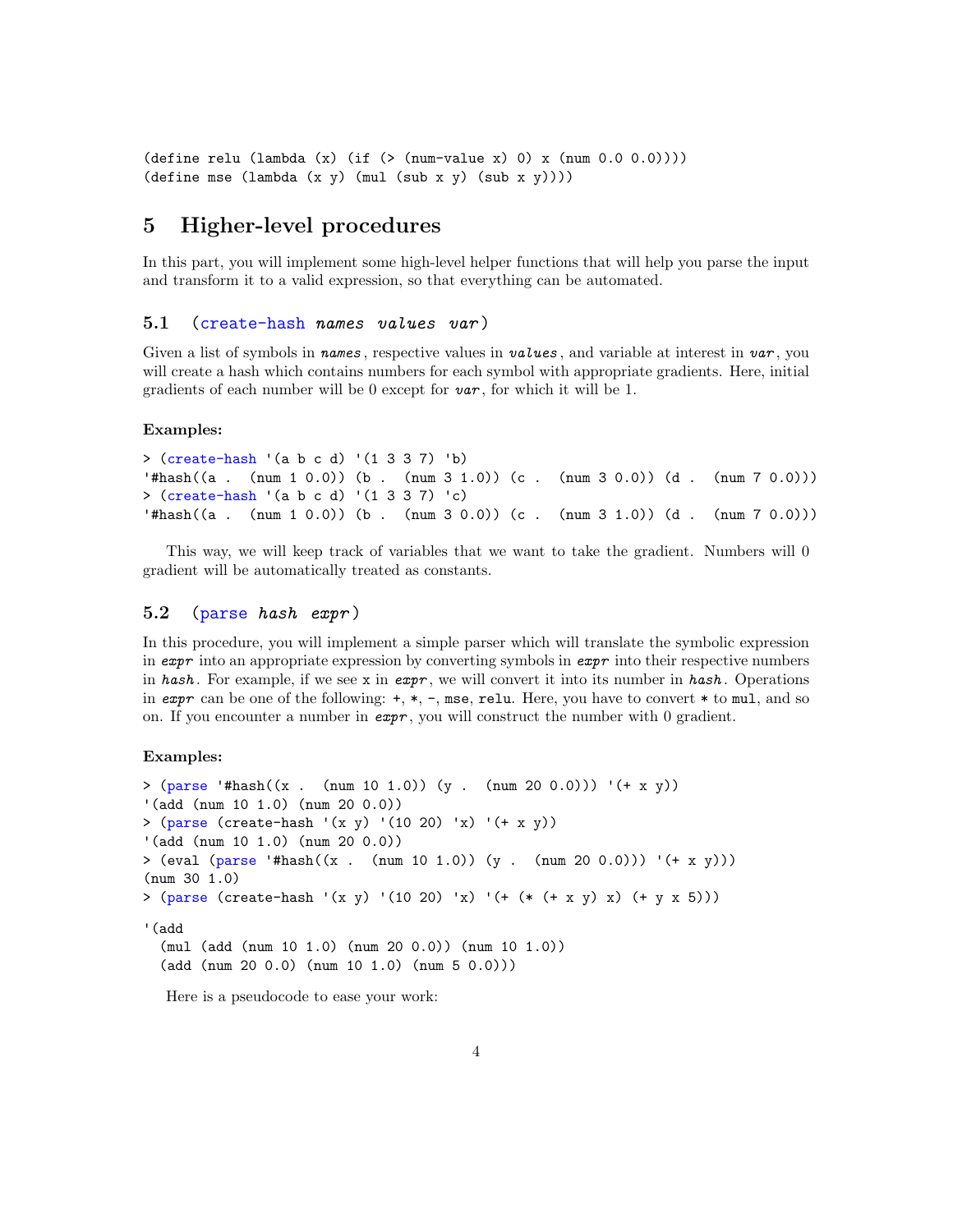- 1. If the expression is an empty list, return empty list.
- 2. If the expression is a list, apply parse to the element of the list, apply parse to the rest of the list, and concatenate these two results.
- 3. If the expression is is one of these: +, \*, -, mse, relu, convert it to one of these: 'add, 'mul, 'sub, 'mse, 'relu.
- 4. If the expression is a number, construct a number struct with 0 gradient.
- 5. Else, it should be a symbol in our hash. Retrieve the number from the hash.

## 5.3 (grad names values var expr )

Given a list of symbols in names with respective values in values, take partial derivative of the expr with respect to var and return it. If you have implemented all the other parts, this procedure should be easy; you have all the tools you need.

#### Examples:

```
> (grad '(x y) '(10 20) 'x '(+ (* (+ x y) x) (+ y x)))
41.0
> (grad '(x) '(7) 'x '(* x x))
14.0
```
## 5.4 (partial-grad names values vars expr)

This is similar to grad except now we return a list of partial derivatives of expr with respect to each symbol in names. Here, if a symbol in names is not in vars, we treat it as a constant and its gradient should be 0. It should be easy to implement this procedure using grad (hint: for all elements in name, take grad if it is in vars, otherwise fill with  $0$ ).

#### Examples:

```
> (partial-grad '(x y) '(10 20) '(x) '(+ (* (+ x y) x) (+ y x)))
'(41.0 0.0)
> (\text{partial-grad } (x y) (10 20) (y) (+ (* (* x y) x) (+ y x)))'(0.0 11.0)
> (partial-grad '(x y) '(10 20) '(x y) '(+ (* (+ x y) x) (+ y x)))
'(41.0 11.0)
> (partial-grad '(x y) '(10 20) '(x y) '(+ 1 2))
'(0.0 0.0)
```
## 5.5 (gradient-descent names values vars lr expr )

We are approaching the end. Now that we have everything in our toolbox, we can start optimizing our differentiable parameters (i.e. parameters that are in  $vars$ ) to minimize an objective. In this procedure, you will implement a single iteration of the following equation for our parameter set:

$$
values = values - lr * \nabla_{values}(\text{expr})
$$
\n(4)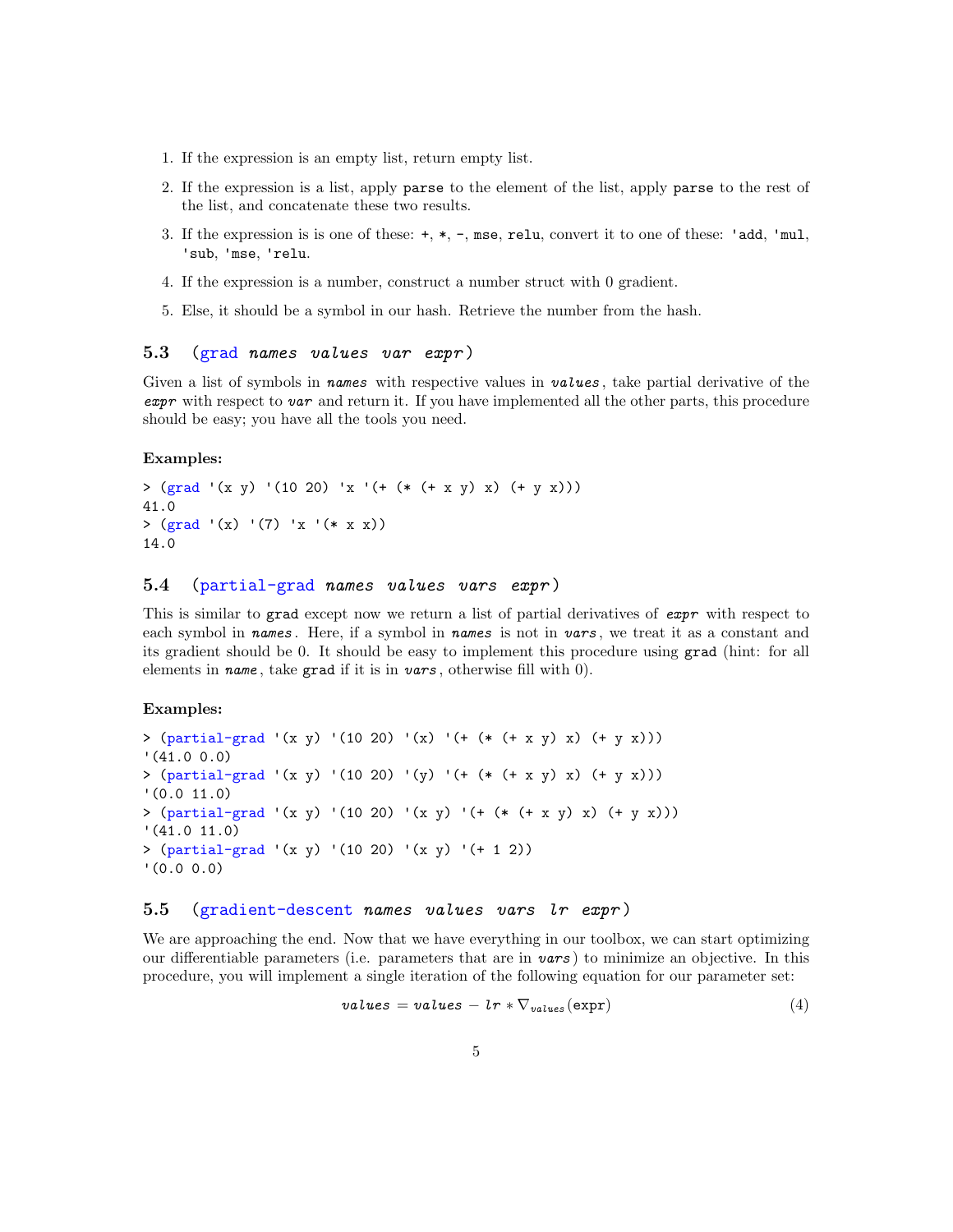Here, we change values of names in the direction that minimizes the value of  $\exp r^{-2}$  $\exp r^{-2}$  $\exp r^{-2}$ . If you have successfully implemented partial-grad, what you will return is just values -  $lr *$  partial-grad(names, values, vars,  $expr$ ) (of course, in a functional programming style).

#### Examples:

```
> (gradient-descent '(x y) '(10 20) '(x) 0.1 '(+ x y))
'(9.9 20.0);; x is updated to minimize x+y
> (gradient-descent '(x y) '(10 20) '(x y) 0.1 '(+ x y))
'(9.9 19.9) ;; now both are updated to minimize x+y since both are in vars
> (gradient-descent '(x y) '(10 20) '(x y) 0.001 '(+ x y))
'(9.999 19.999) ;; a smaller learning rate (lr)
> (gradient-descent '(x y) '(10 20) '(x) 0.1 '(mse x y))
'(12.0 20.0) ;; now we try to bring x closer to y
```
### 5.6 (optimize names values vars lr k expr)

In this procedure, you will run gradient-descent iteratively  $k$  times. That is, the returning result of gradient-descent call should be the new values. In another words, you will call gradient-descent recursively  $k$  times and at each iteration you will its result for values in the next call. Here is an example for  $k=2$ :

(gradient-descent names (gradient-descent names vars lr expr) vars lr expr)

#### Examples:

```
> (optimize '(x y) '(10 20) '(x) 0.1 100 '(+ x y))
'(1.8790524691780774e-14 20.0) ;; x is something closer to 0
> (optimize '(x y) '(10 20) '(x y) 1 5 '(+ x y))
'(5.0 15.0)
;; 1000 iteration might take some time
> (optimize '(x y) '(10 20) '(x) 0.01 1000 '(mse x y))
'(19.99999998317034 20.0) ;; don't have to be exact
> (optimize '(x y w1 w2 b) '(1 20 0.1 0.3 5) '(x) 0.001 1000
'(mse (+ (* x x w1) (* x w2) b) y))
'(10.83825591226222 20.0 0.1 0.3 5.0)
;; check for 0.1x^2 + 0.3x + 5 = 20
```
## 6 Submission

You will submit two files: autodiff.rkt, feedback.txt. Your code should be in one file named autodiff.rkt. First four lines of your autodiff.rkt file must have exactly the lines below since it will be used for compiling and testing your code automatically:

<span id="page-5-0"></span><sup>&</sup>lt;sup>2</sup>We effectively change values of vars since gradient of other variables will be zero, but it will be more easy to use names with partial-grad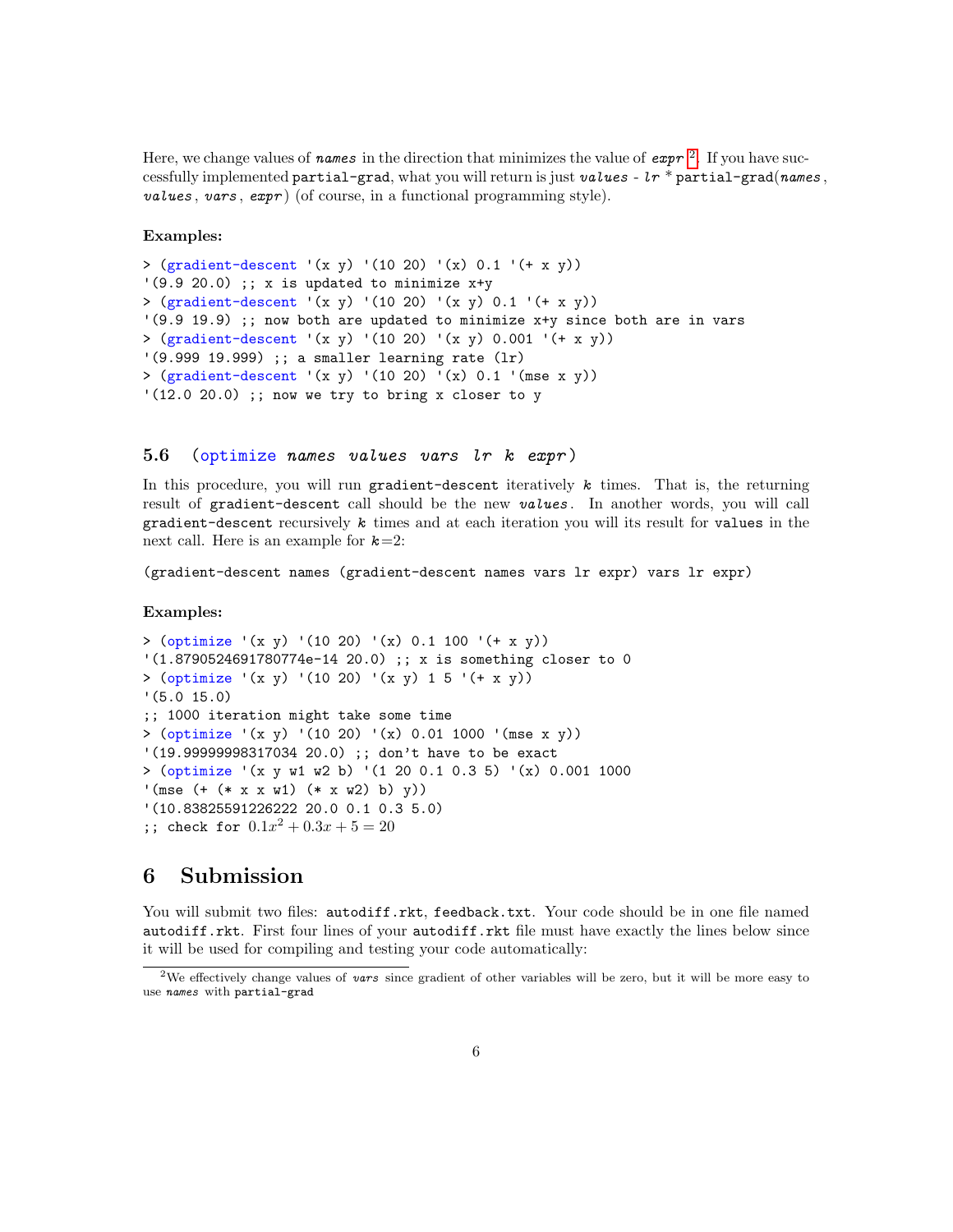```
; name surname
; student id
 compiling: yes
; complete: yes
```
The third line denotes whether your code compiles correctly, and the fourth line denotes whether you completed all of the project, which must be no if you're doing a partial submission. This whole part must be lowercase and include only the English alphabet. Example:

```
; alper ahmetoglu
; 2012400147
; compiling: yes
; complete: yes
```
We are interested in your feedback about the project. In the feedback.txt file, please write your feedback. This is optional, you may leave it empty and omit its submission.

## 7 Prohibited Constructs

The following language constructs are *explicitly prohibited*. You will not get any points if you use them:

- 1. Any function or language element that ends with an !.
- 2. Any of these constructs: begin, begin0, when, unless, for, for\*, do, set!-values.
- 3. Any language construct that starts with for/ or for\*/.
- 4. Any construct that causes any form of mutation  $3$  (impurity).

## 8 Tips and Tricks

- You can use higher-order functions like map, folder, foldl, foldr. You are also encouraged to use anonymous functions with the help of lambda.
- You can use Racket reference, either from DrRacket's menu: Help ¿ Racket Documentation, or from the following link <https://docs.racket-lang.org/reference/index.html>.
- A useful link for the difference between let, let\*, letrec, and define: [https://stackoverfl](https://stackoverflow.com/questions/53637079/when-to-use-define-and-when-to-use-let-in-racket)ow. [com/questions/53637079/when-to-use-define-and-when-to-use-let-in-racket](https://stackoverflow.com/questions/53637079/when-to-use-define-and-when-to-use-let-in-racket).

<span id="page-6-0"></span><sup>3</sup>Mutation means creating any kind of change, either via changing value of a variable, a memory slot, or an element of a container; or via doing input/output.